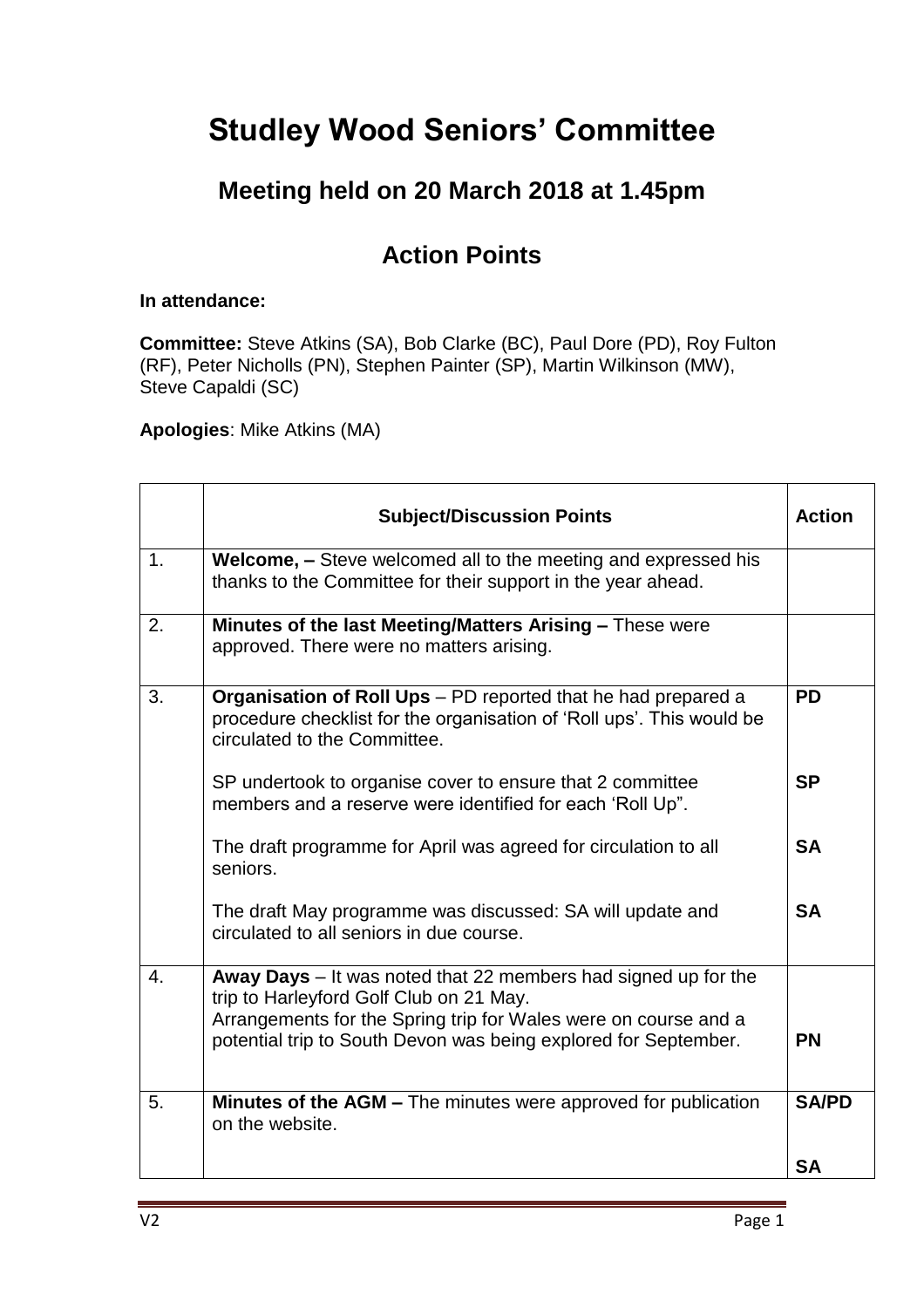|    | In relation to the issue raised about the distribution of prizes for the<br>Club Seniors' Championship, the consensus was that the 'one prize<br>per member' rule should continue and representations would be<br>made to the Mens' Committee as this was a club competition.<br>The issue raised at the AGM about qualifying competitions being<br>held on a course that was more than 100 metres shorter than the<br>measured course, was discussed. BC reported that CONGU were<br>able to issue a temporary ruling authorising the use of a shortened<br>course with a likely reduction of the SSI by I stroke. Furthermore it<br>was noted that every course was due to be remeasured in the next 2<br>years so this offered an opportunity to establish a longer term<br>solution either by relocating the white tees or agreeing an SSI for<br>men's use of the red tees. It was agreed that these options offered a<br>sensible way forward and should be discussed with Ken Heathcote. | <b>BC</b>    |
|----|-------------------------------------------------------------------------------------------------------------------------------------------------------------------------------------------------------------------------------------------------------------------------------------------------------------------------------------------------------------------------------------------------------------------------------------------------------------------------------------------------------------------------------------------------------------------------------------------------------------------------------------------------------------------------------------------------------------------------------------------------------------------------------------------------------------------------------------------------------------------------------------------------------------------------------------------------------------------------------------------------|--------------|
| 6. | <b>Committee Roles - The following roles were agreed, with the</b><br>exception of Social Events, which is left for MA to agree to or<br>decline:<br>Tours/Away Days - PN<br>Rota for Administration of Roll Ups - SP<br>Inter Club matches 2018 - SA<br>Inter Club matches 2019 - BC<br>Seniors Silverware & Official Competitions - MA?<br>Liaison with Club Cmttees/Studley Management - SA                                                                                                                                                                                                                                                                                                                                                                                                                                                                                                                                                                                                  | <b>All</b>   |
|    | Production of Monthly Golf Programmes-SA<br><b>Charitable Events-SA</b><br>Social Events - SA/MA?<br>Financial Management/Treasurer-MA<br>Monitoring of Noticeboard - MW<br>Minutes/Secretary - SC<br>Seniors website - PD<br>Gmail account - SA<br>Co-ordination of Ladies v Seniors match -MW<br>Silverware Engraving - SA                                                                                                                                                                                                                                                                                                                                                                                                                                                                                                                                                                                                                                                                    |              |
| 7. | Quiz/Rule of the week – The last of the current round of Q&As was<br>scheduled for 26 April.                                                                                                                                                                                                                                                                                                                                                                                                                                                                                                                                                                                                                                                                                                                                                                                                                                                                                                    | <b>RF/SP</b> |
|    | The round 4 & 5 Q&As and the 'rule of the week' would be circulated<br>to Seniors with the April Programme.                                                                                                                                                                                                                                                                                                                                                                                                                                                                                                                                                                                                                                                                                                                                                                                                                                                                                     | <b>RF/SA</b> |
|    | A summary of all of the Q&As would be collated for distribution to all<br>seniors.                                                                                                                                                                                                                                                                                                                                                                                                                                                                                                                                                                                                                                                                                                                                                                                                                                                                                                              | <b>RF/SA</b> |
|    | A weblink to a summary of impending rule changes would be<br>circulated to Committee members by email.<br>RF and SP offered to run the Quiz again in the autumn on the dates                                                                                                                                                                                                                                                                                                                                                                                                                                                                                                                                                                                                                                                                                                                                                                                                                    | <b>BC</b>    |
|    | agreed for the Winter League matches. Agreed                                                                                                                                                                                                                                                                                                                                                                                                                                                                                                                                                                                                                                                                                                                                                                                                                                                                                                                                                    | <b>RF/SP</b> |